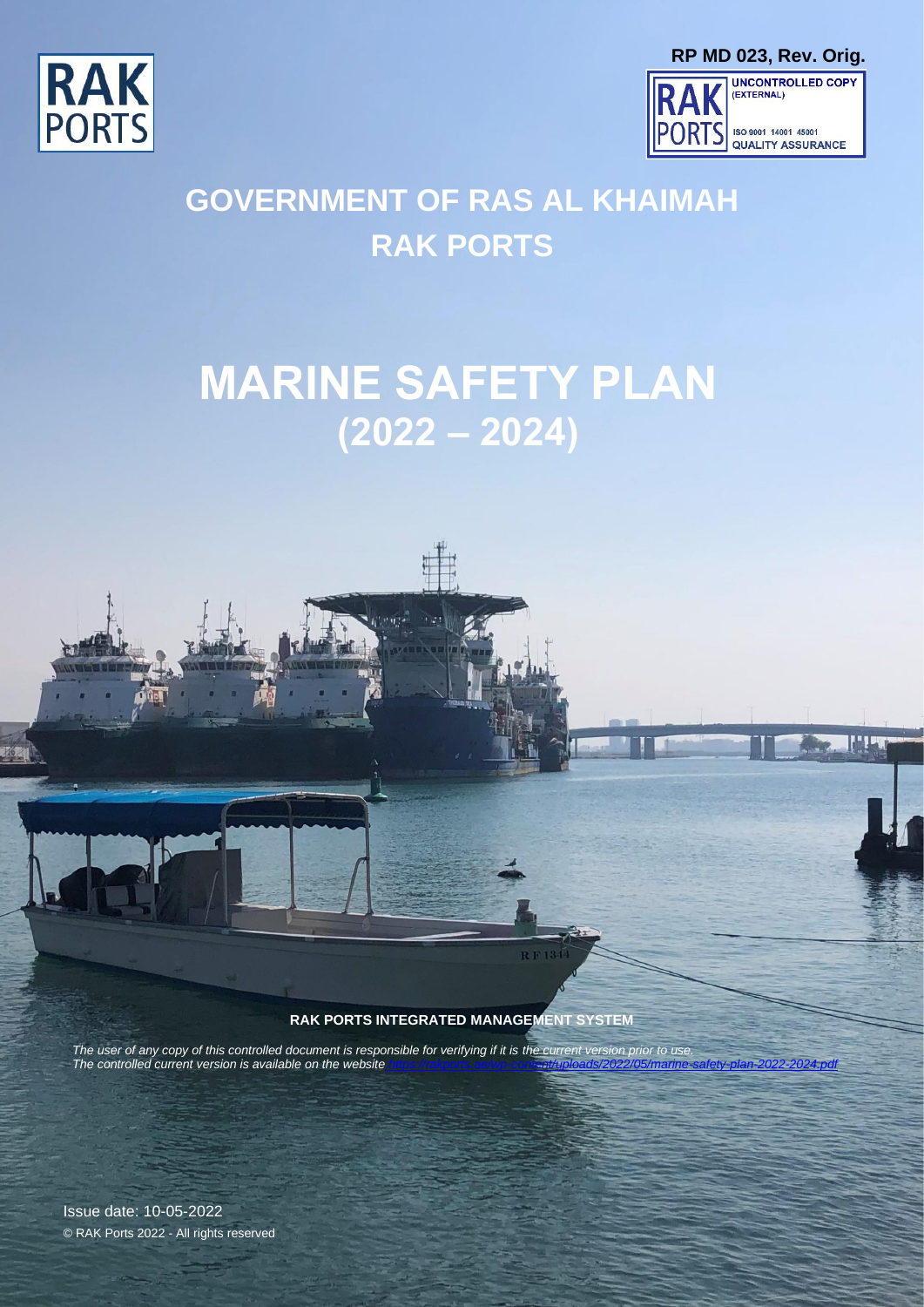

#### **Document Owner**: Harbour Master, RAK Ports

#### **Revision History:**

| <b>Version</b> | Date       | <b>Reason for change</b> | <b>Author</b> |
|----------------|------------|--------------------------|---------------|
| Orig.          | 10-05-2022 | <b>Initial Release</b>   | HM            |
|                |            |                          |               |

|  | Retention | @ Office    | @ Archives |
|--|-----------|-------------|------------|
|  |           | $0-2$ vears | -3-5 vears |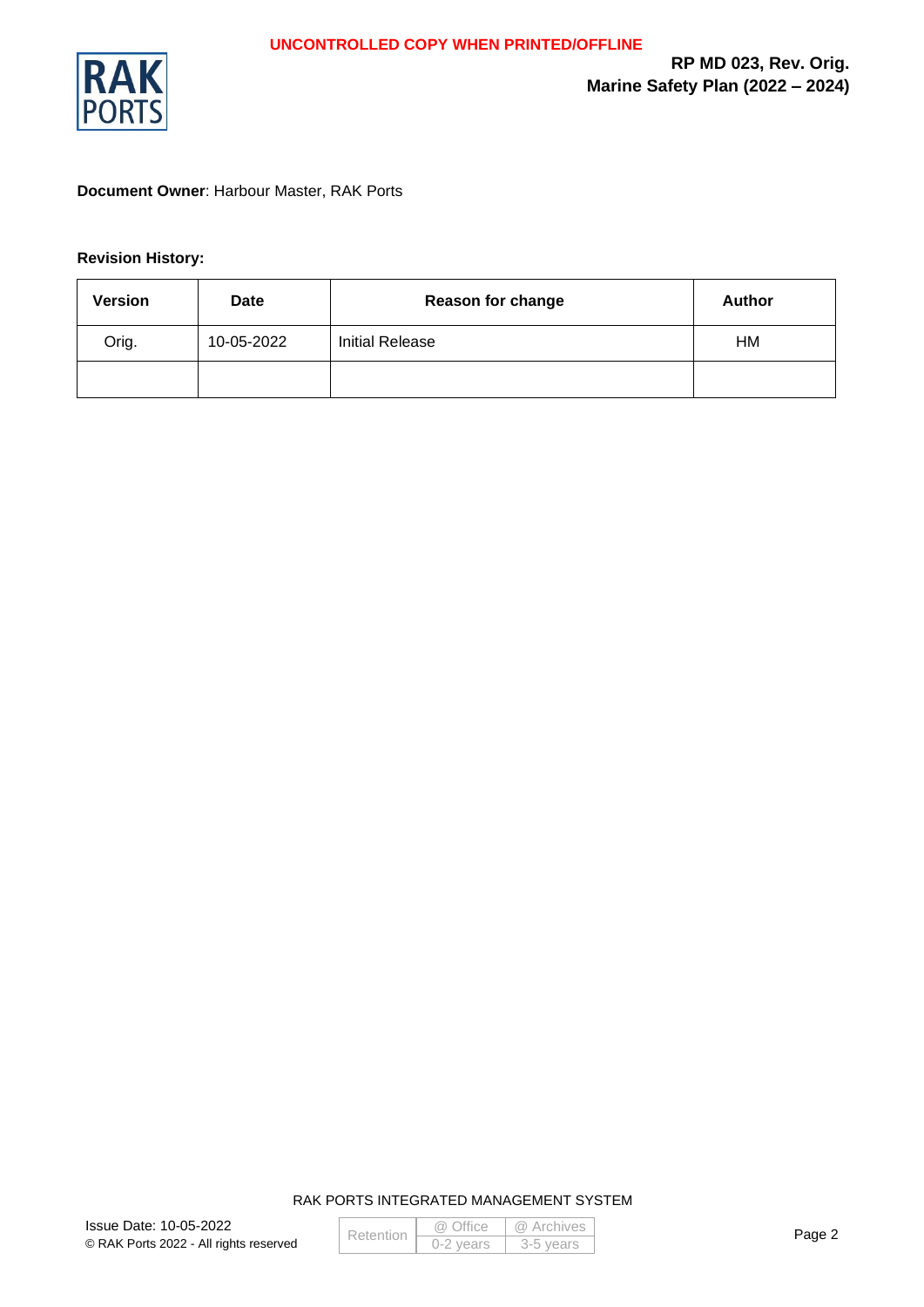

RP MD 023, Rev. Orig. Marine Safety Plan (2022 - 2024)

#### **Table of Contents**

| 2.0 |     |  |  |
|-----|-----|--|--|
| 3.0 |     |  |  |
| 4.0 |     |  |  |
|     | 4.1 |  |  |
|     | 4.2 |  |  |
|     |     |  |  |
| 5.0 |     |  |  |
| 6.0 |     |  |  |
| 7.0 |     |  |  |
| 8.0 |     |  |  |
|     |     |  |  |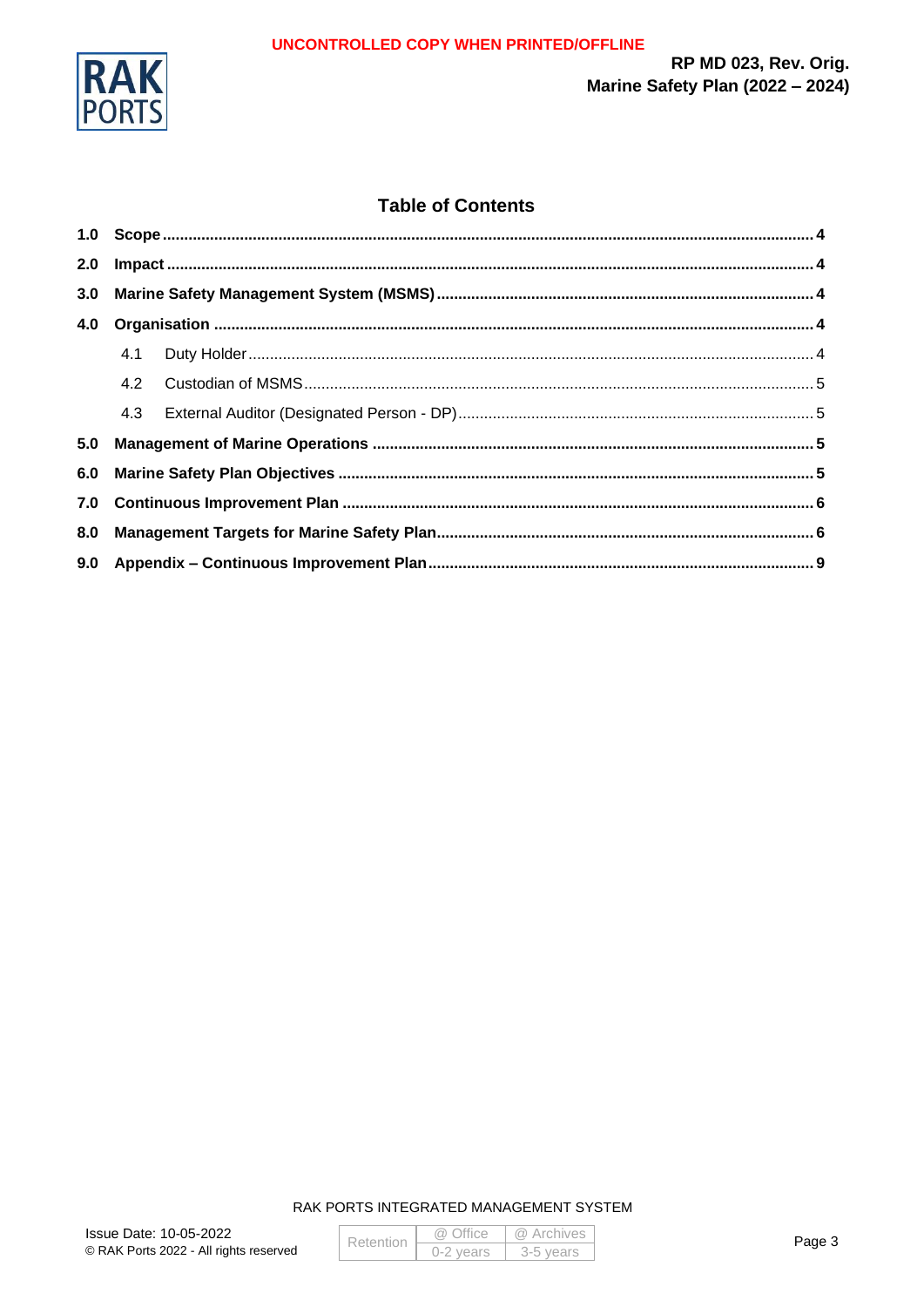

#### **RAK Ports Marine Safety Plan**

#### <span id="page-3-0"></span>**1.0 Scope**

RAK Ports Board and the Competent Harbour Authority (CHA – the Port Authority) are committed to managing marine safety to a standard compliant with the UK's Port Marine Safety Code (PMSC) and the associated 'Guide to Good Practice on Port Marine Operations'.

As part of its compliance with the requirements of the PMSC, RAK Ports is publishing this Marine Safety Plan (MSP); this plan covers the period 2022 to 2024 inclusive. The aim of MSP is to provide detail of the management measures in place and to set targets for performance.

#### <span id="page-3-1"></span>**2.0 Impact**

The impact of the MSP is to ensure safe and effective management and regulation of marine operations within the areas of port jurisdiction and to continuously develop and improve marine and navigational safety as well as marine environmental management culture and performance.

The MSP is approved by the RAK Ports Duty Holder (see 'Organisation').

#### <span id="page-3-2"></span>**3.0 Marine Safety Management System (MSMS)**

The MSMS was formally introduced in the year 2020 and is comprised of Navigational Safety Policy and a set of regulations, directions, guidelines, emergency plans, procedures and associated documents that seek to enhance marine safety. This is achieved through identifying hazards and applying appropriate procedures and control measures to reduce the risk to a point considered to be 'as low as reasonably practicable' (ALARP).

The Harbour Master shall ensure effective processes and procedures are in place to maintain the MSMS. A more comprehensive overview of the structure and management of the MSMS and compliance with the PMSC in support of this plan is contained in RAK Ports Marine Safety Management System Manual.

The Manual can be found at [https://rakports.ae/wp-content/uploads/2020/11/MSMS\\_Manual.pdf](https://rakports.ae/wp-content/uploads/2020/11/MSMS_Manual.pdf)

#### <span id="page-3-4"></span><span id="page-3-3"></span>**4.0 Organisation**

#### 4.1 Duty Holder

The Duty Holder for the MSMS is the Executive Management of RAK Ports. The Executive Management is obliged to conserve and facilitate the safe use of the harbour. The Duty Holder will ensure that enough resources are available to discharge their marine safety obligations.

The Executive Management of RAK Ports consists the following team members:

- Chief Executive Officer.
- Chief Financial Officer.
- Chief Operating Officer.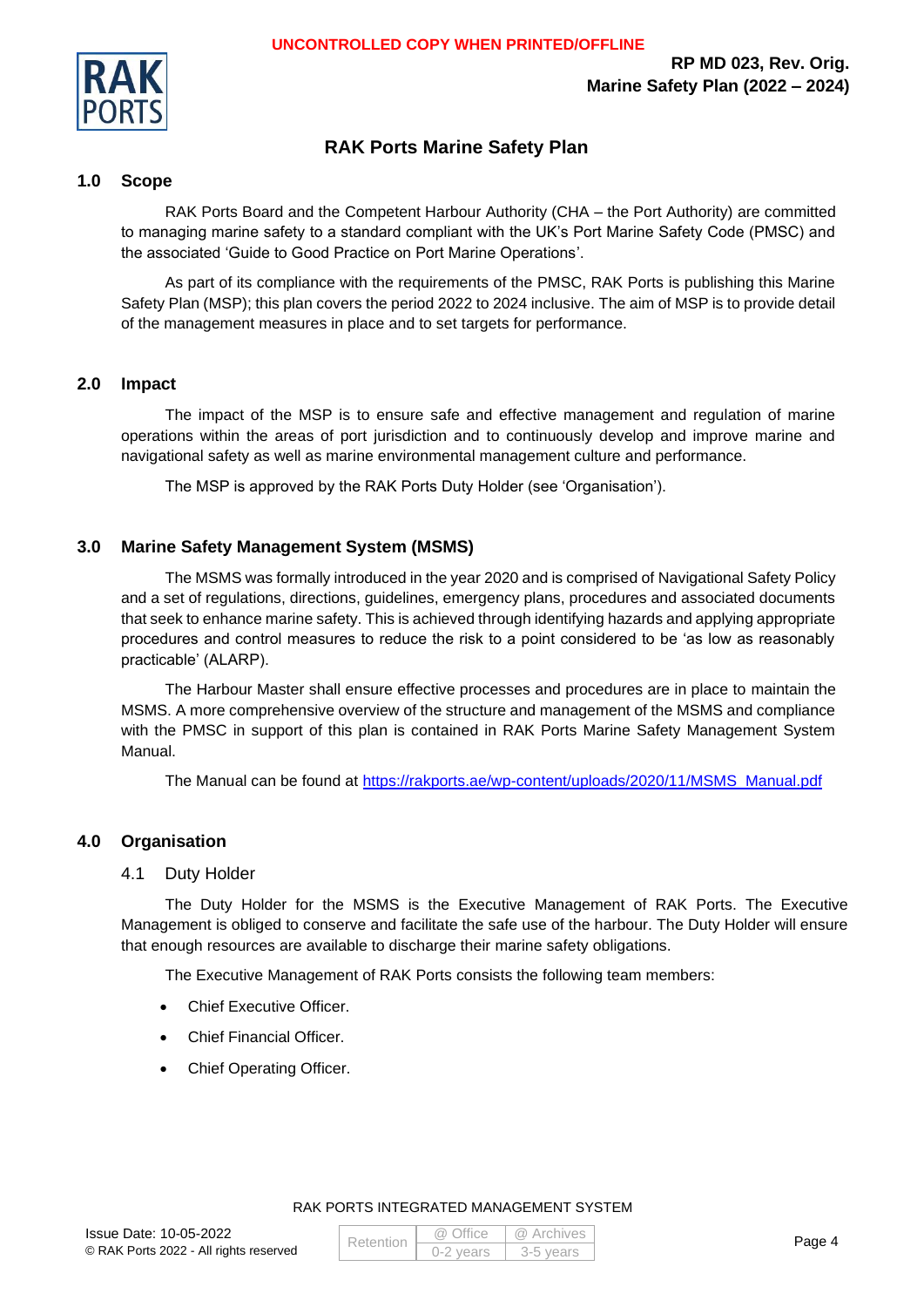

#### <span id="page-4-0"></span>4.2 Custodian of MSMS

The Custodian of the MSMS is the Harbour Master who reports on marine safety matters directly to the Chief Executive Officer. He has overall responsibility for compliance of the Port Authority's statutory marine safety duties. Issues and concerns however, can be escalated to the Executive Management for review and collective decision.

#### <span id="page-4-1"></span>4.3 External Auditor (Designated Person - DP)

In due course an external auditor will be appointed to provide assurance of port marine safety independent of the Marine Management, to determine that port marine safety management system is working correctly, and to make any necessary representation on safety matters direct to the Duty Holder and, if necessary, the Board.

#### <span id="page-4-2"></span>**5.0 Management of Marine Operations**

The Port Authority will undertake its role and responsibilities to ensure that, whenever possible, it provides efficient and effective services and the regulation of shipping and other vessels in support of all activities in the harbour; in particular commercial vessel movements, to facilitate the safe and prompt transit of vessels through the port.

In ensuring the continued provision of service, especially during times of disruption, the Port Authority will always keep the safety of its personnel, harbour users and vessels as the top priority.

#### <span id="page-4-3"></span>**6.0 Marine Safety Plan Objectives**

The following specific objectives are set for the period ending 31 December 2024:

- The Port Authority will keep under review its powers and duties in order to ensure it can best regulate and conserve safe navigation within its areas of jurisdiction.
- The MSMS will be maintained based on a comprehensive risk analysis process and a framework for continuous improvement of safety performance.
- In due course annual/biannual audits by the Designated Person (DP) of the MSMS, its functions and procedures will be maintained.
- The Port Authority will, in a timely manner, correct any deficiencies and implement any safety enhancements identified through the audit process.
- The proactive and reactive review of identified hazards to navigation and the associated risk control measures that mitigate those risks to an acceptable level (As Low as Reasonably Practicable).
- Dedicated risk assessments of new and existing marine operations and services, as required.
- The Marine department shall continue to liaise with and seek the input from all stakeholders with the mutual aim of providing effective marine safety at the Ports in its jurisdiction.
- Comprehensive training and continuing professional development for marine department personnel will be maintained.
- The maintenance and exercising of port's marine emergency plans, including oil spill management.
- The investigation of reported marine incidents (of significant nature) within an agreed timeframe.

#### Issue Date: 10-05-2022 © RAK Ports 2022 - All rights reserved

| Retention | @ Office    | @ Archives |
|-----------|-------------|------------|
|           | $0-2$ vears | 3-5 vears  |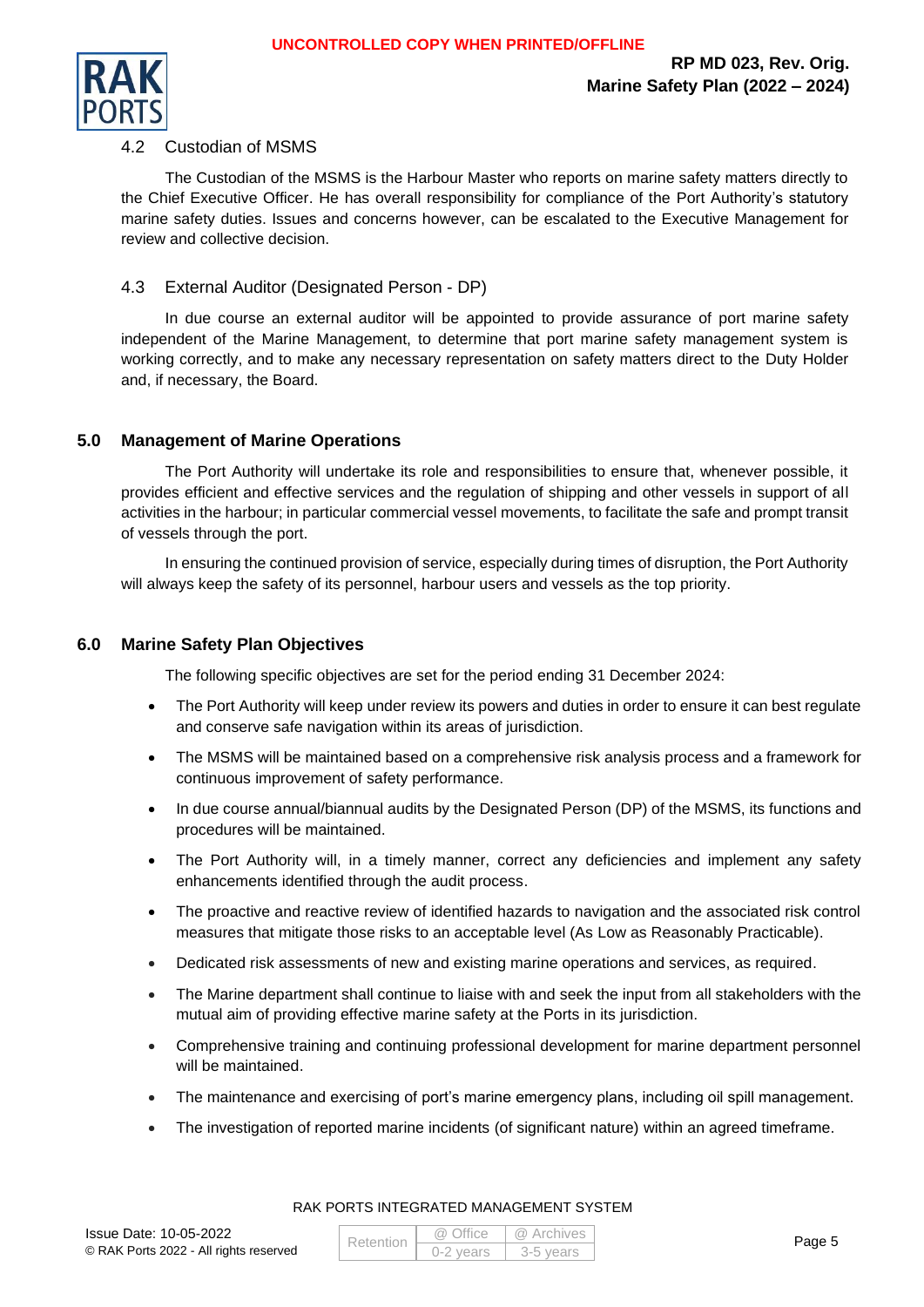

#### <span id="page-5-0"></span>**7.0 Continuous Improvement Plan**

Port Authority has published a continuous improvement plan, in support of this Marine Safety Plan, which indicates the activities which will be undertaken to ensure that the Port continues to improve compliance with the Port Marine Safety Code (see Appendix).

#### <span id="page-5-1"></span>**8.0 Management Targets for Marine Safety Plan**

The targets on the following pages have been defined in conjunction with the continuous improvement plan and are intended to ensure that Port Authority fulfils the PMSC requirements for the Duty Holder to maintain a "Marine Safety Plan".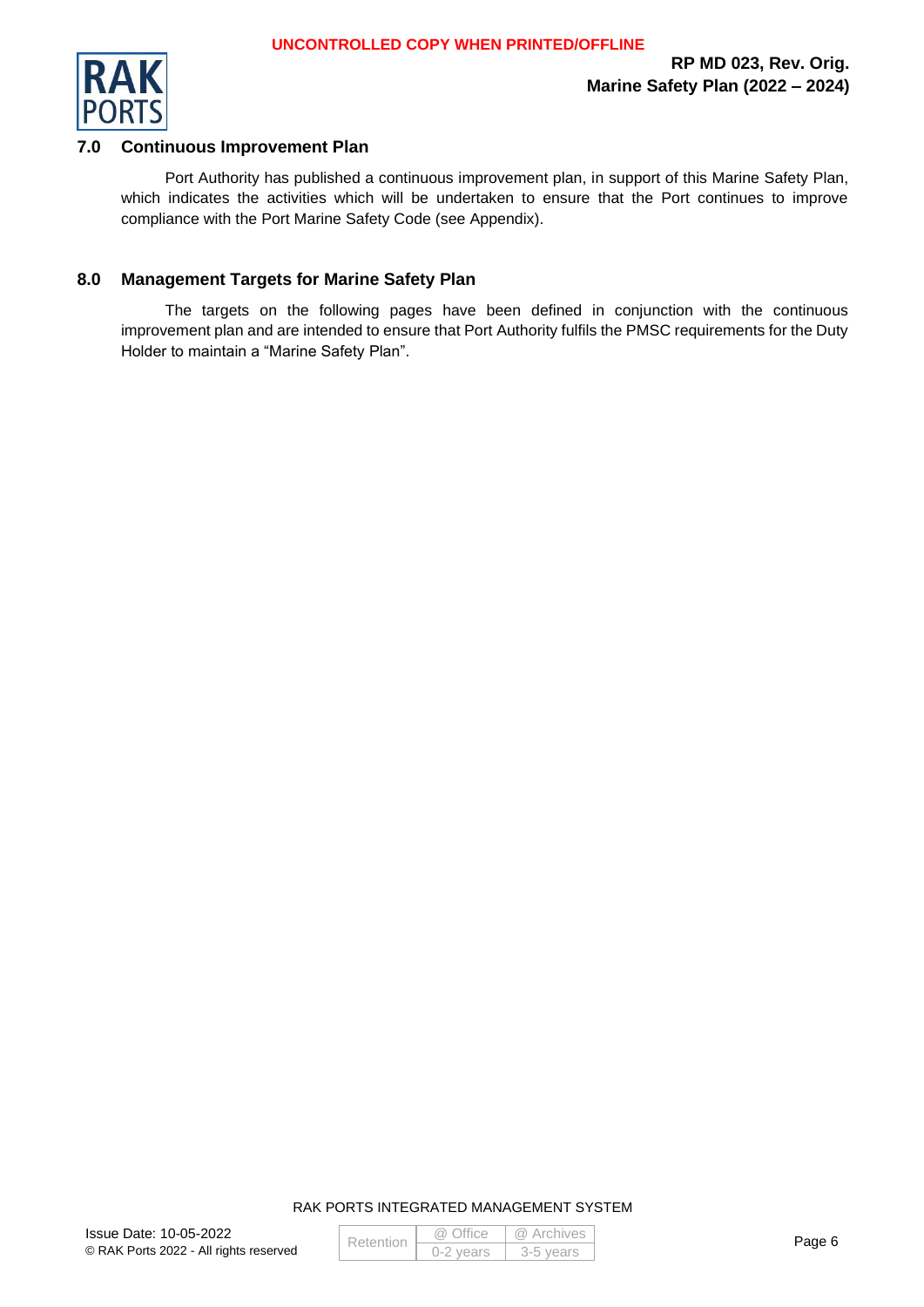

 **RP MD 023, Rev. Orig. Marine Safety Plan (2022 – 2024)**

## **Table 1 - Standing Targets**

| #              | <b>Description</b>                                                                       | <b>Target</b>                                                                                                                                                                                                                                                                                                                            | <b>Timescale</b>                         |
|----------------|------------------------------------------------------------------------------------------|------------------------------------------------------------------------------------------------------------------------------------------------------------------------------------------------------------------------------------------------------------------------------------------------------------------------------------------|------------------------------------------|
| $\mathbf{1}$   | Keep KPIs under review and<br>introduce new KPIs as appropriate.                         | Monitor KPIs and review as required.<br>$\bullet$                                                                                                                                                                                                                                                                                        | Annually.                                |
| $\overline{2}$ | Review and complete all<br>documents stipulated in the MSMS<br>Manual.                   | Every three years or as required by<br>$\bullet$<br>external factors.                                                                                                                                                                                                                                                                    | End 2024.                                |
| 3              | Ensure the current policies and<br>MSMS plans are published on RAK<br>Ports website.     | Document control in accordance with<br>$\bullet$<br>Integrated Management System,<br>documents posted on the website.                                                                                                                                                                                                                    | Ongoing<br>throughout<br>year.           |
| $\overline{4}$ | Ensure consistent application/<br>implementation of the MSMS<br>across all ports.        | Successful annual internal audit at each<br>$\bullet$<br>location.                                                                                                                                                                                                                                                                       | Annually.                                |
| 5              | Produce Marine Safety Plan.                                                              | Three-yearly plan for the management of<br>marine operations, to comply with the<br>requirements of the PMSC.                                                                                                                                                                                                                            | Triennially.                             |
| 6              | Marine Risk Assessment.                                                                  | Review of existing and new identified and<br>$\bullet$<br>potential hazards to navigation.                                                                                                                                                                                                                                               | Annually.                                |
| $\overline{7}$ | Reduce the number of significant<br>navigational incidents year on year.                 | No major marine incidents, major injuries,<br>$\bullet$<br>or serious pollution incidents as the result<br>of a failure of the MSMS and/or of<br>associated service provisions.                                                                                                                                                          | Ongoing<br>throughout<br>year.           |
| 8              | Conservancy and Hydrographic<br>Surveys.                                                 | Ensure maximum availability of Aids to<br>$\bullet$<br>Navigation (AtoN); respond to defective<br>AtoN and rectify within 48 hours.<br>Ensure that hydrographic surveys are<br>$\bullet$<br>undertaken within required time frame.<br>Promulgate hydrographic survey data to<br>$\bullet$<br>UKHO and ensure BA charts are<br>published. | Periodically,<br>as, and when<br>needed. |
| 9              | Provide trained and qualified pilots<br>to ensure an effective 24/7 pilotage<br>service. | 24/7 pilotage services maintained (subject<br>to weather) without any serious Incidents.<br>No major incident due to PEC process.<br>$\bullet$                                                                                                                                                                                           | Ongoing<br>throughout<br>year.           |
| 10             | Towage Services.                                                                         | No major incident resulting from tug crew,<br>due to utilisation of Port Tugs.                                                                                                                                                                                                                                                           | Ongoing<br>throughout<br>year.           |
| 11             | Liaison and consultation with<br>Stakeholders.                                           | Conduct meetings with RAK Ports<br>$\bullet$<br>stakeholders to discuss marine and<br>navigational safety related issues.                                                                                                                                                                                                                | Semi-annually.                           |
| 12             | Marine Management.                                                                       | Undertake annual appraisal of all Marine<br>$\bullet$<br>Staff and give relevant and constructive<br>feedback with the aim of improving safety,<br>quality, and efficiency.                                                                                                                                                              | Annually.                                |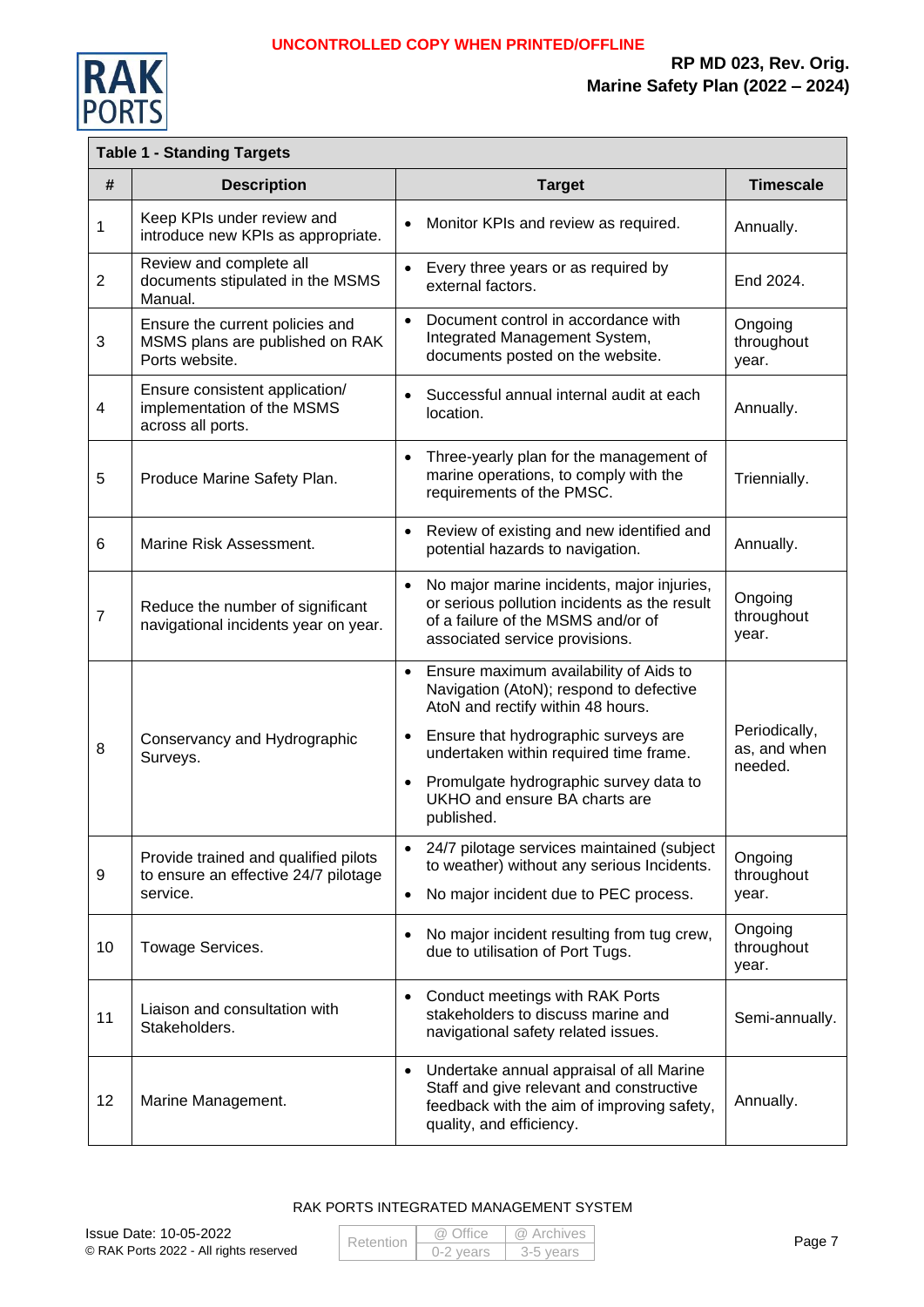

#### **Table 2 - Period Targets**

| #              | <b>Description</b>                                                                                | <b>Target</b>                                                                                                                                                                                                                                                                                                                                                          |
|----------------|---------------------------------------------------------------------------------------------------|------------------------------------------------------------------------------------------------------------------------------------------------------------------------------------------------------------------------------------------------------------------------------------------------------------------------------------------------------------------------|
| 1              | Deployment of ShoreTension®                                                                       | Safely conduct trials with ShoreTension to provide reduced<br>$\bullet$<br>loads in the ship's mooring lines to prevent the effect of<br>wind, waves/swell.                                                                                                                                                                                                            |
| $\overline{2}$ | Use of Smart Mooring Application.                                                                 | Work with Royal Haskoning to ensure system is optimized<br>for our needs.                                                                                                                                                                                                                                                                                              |
| 3              | Port Operating System (POS) and<br>Port Community System (PCS).                                   | Development and implementation of POS and PCS to<br>$\bullet$<br>improve engagement, communication, and associated<br>port/marine operations.                                                                                                                                                                                                                          |
| 4              | Port Control.                                                                                     | Purchase new equipment and upgrade the facilities.<br>$\bullet$                                                                                                                                                                                                                                                                                                        |
| 5              | Incidents of significant nature are<br>investigated and closed out within<br>an agreed timeframe. | Produce an investigation report (MIF Procedure) within 4<br>$\bullet$<br>weeks and close within 6 weeks of being reported.                                                                                                                                                                                                                                             |
| 6              | Oil Pollution response Plan.                                                                      | Finalise consultation and publish.                                                                                                                                                                                                                                                                                                                                     |
| $\overline{7}$ | Tier 2 response.                                                                                  | Agree contract with Tier 2 emergency response provider.<br>$\bullet$                                                                                                                                                                                                                                                                                                   |
| 8              | Carry out emergency drills and<br>exercises.                                                      | Carry out Periodic Tier 1 response, deploying equipment<br>$\bullet$<br>resources from port stockpiles.<br>Run and/attend exercises with external stakeholders such<br>$\bullet$<br>as local authorities and the emergency services.<br>Hold joint exercise with Tier 2 response provider.<br>$\bullet$<br>Hold emergency response drill (non-oil spill).<br>$\bullet$ |
| 9              | Consolidated Marine Plant and their<br>Services.                                                  | Implement centre lead aft towage at Saqr Port.<br>Produce new safe operating procedures for tugs.                                                                                                                                                                                                                                                                      |
| 10             | Training                                                                                          | Consolidate training of Tug Masters and Pilots at Saqr Port.<br>$\bullet$<br>Update STCW Certification.<br>٠<br>Implement V103 training of Tower staff.<br>$\bullet$                                                                                                                                                                                                   |
| 11             | Audit                                                                                             | Introduce Audit schedule.<br>٠                                                                                                                                                                                                                                                                                                                                         |
| 12             | PPU                                                                                               | Test systems and purchase most suitable for our needs.                                                                                                                                                                                                                                                                                                                 |
| 13             | <b>Current Profiler</b>                                                                           | Implement current monitoring system for deep water berths.<br>$\bullet$                                                                                                                                                                                                                                                                                                |